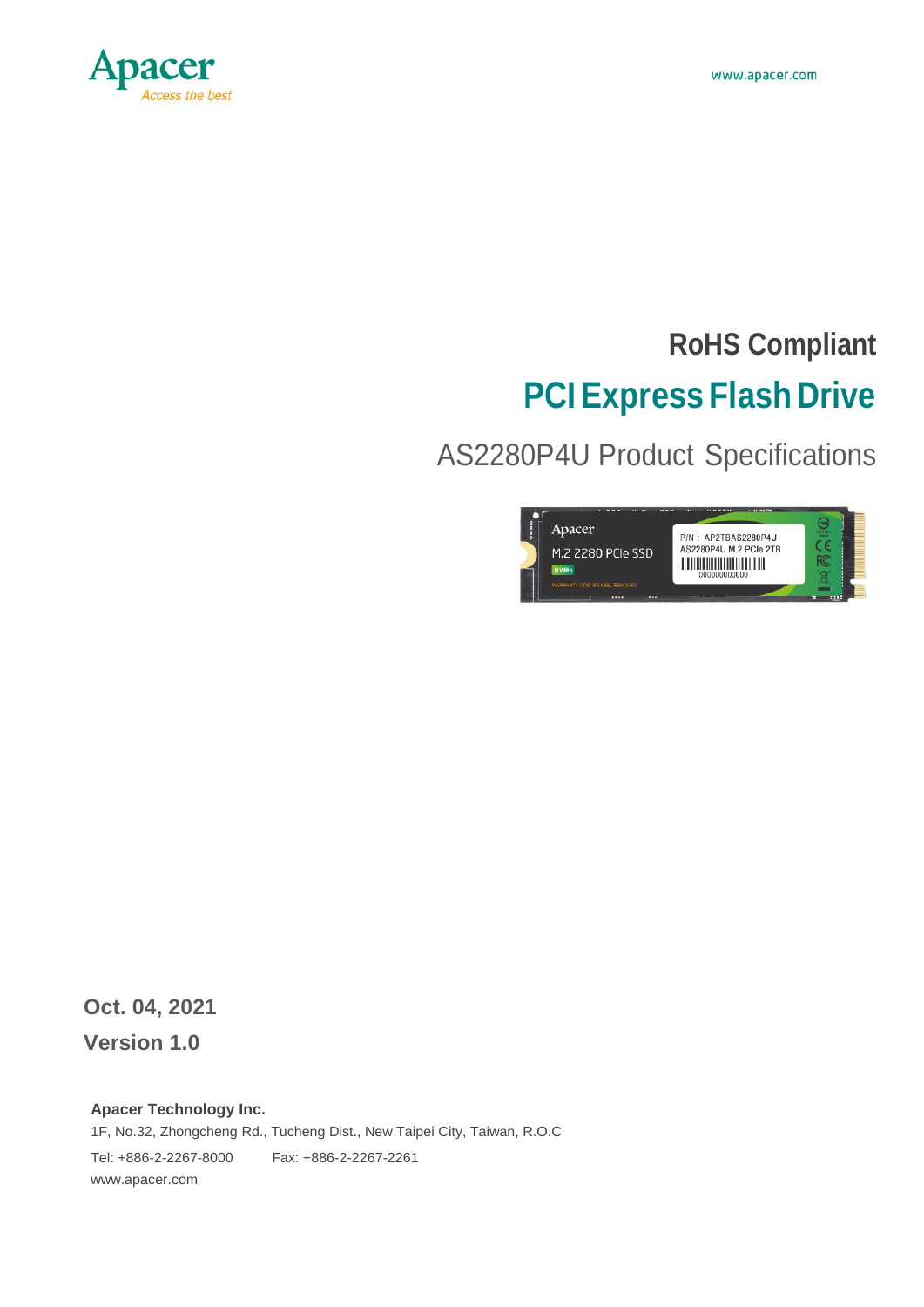### **Apacer**

### Specifications Overview:

- **PCIe Interface**
	- Compliant with NVMe 1.3
	- Compatible with PCIe Gen3 x4 interface
- **Capacity**
	- 256GB,512GB,1TB,2TB
	- **Performance\***
	- Seq. Read / Write: 256GB : Up to 3500 / 1200 MB/s 512GB : Up to 3500 / 2300 MB/s 1TB : Up to 3500 / 3000 MB/s 2TB : Up to 3500 / 3000 MB/s
	- (4K) Random Read / Write 256GB: Up to 210K / 315K IOPS 512GB : Up to 400K / 600K IOPS 1TB : Up to 670K / 670K IOPS 2TB : Up to 700K / 680K IOPS

#### **Flash Management**

- Global Wear Leveling
- Bad block management
- S.M.A.R.T.
- Power Failure Management
- TRIM
- **Endurance (in Terabytes Written: TBW)**
	- 256 GB: 170TB
	- 512 GB: 350TB
	- 1TB: 760TB
	- 2TB: 1300TB
- **Temperature Range**
	- Operating : 0°C to 70°C
	- Storage : -40°C to 85°C
- **Supply Voltage**
	- 3.3 V ± 5%
- **Power Consumption\***
	- Active mode: 4118 mW (max.)
	- Power State: 70mW (max.)
- **Connector Type**
	- 75-pin M.2 module pinout
- **NAND Flash Type:** 3D NAND
- **MTBF:** 1,800,000 hours
- **Form Factor**
	- $M.2 2280$
	- Dimensions:

Single side : 80.00 x 22.00 x 2.25, unit: mm Double side : 80.00 x 22.00 x 3.5, unit: mm

- Net Weight: 6.80 g
- **Shock\*\***
	- Shock: 1,500 G/0.5msec
- **RoHS Compliant**

\*Varies from capacities. The values for performances and power consumptions presented are typical and may vary depending on flash configurations or platform settings.

\*\*Non-operating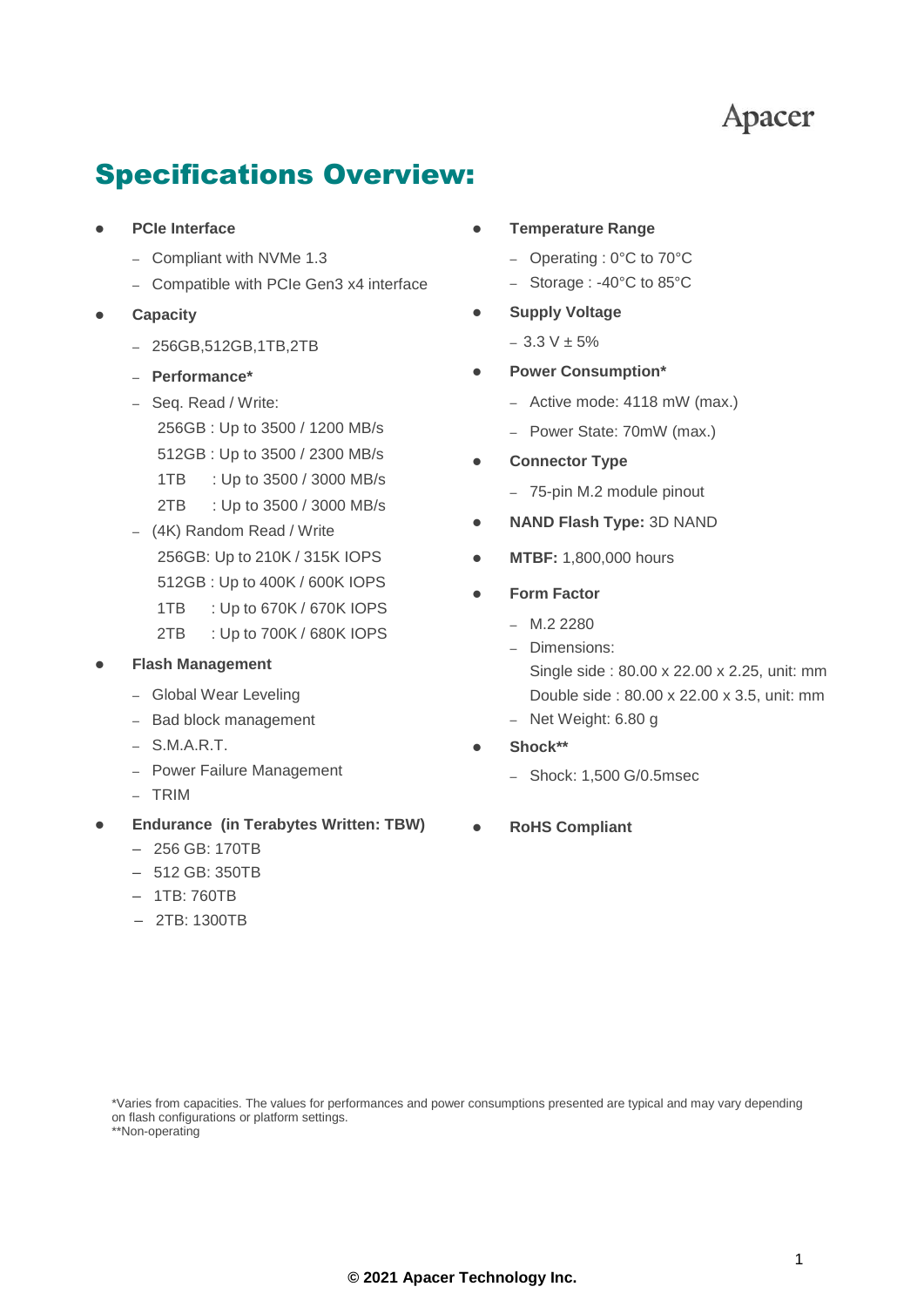## Apacer

## 1.1 Part Number Listing

| <b>Capacity</b> | <b>Bulk P/N</b> | <b>Retail P/N</b> |
|-----------------|-----------------|-------------------|
| 256GB           | AP256GAS2280P4U | AP256GAS2280P4U-1 |
| 512GB           | AP512GAS2280P4U | AP512GAS2280P4U-1 |
| 1TR             | AP1TBAS2280P4U  | AP1TBAS2280P4U-1  |
| 2TB             | AP2TBAS2280P4U  | AP2TBAS2280P4U-1  |